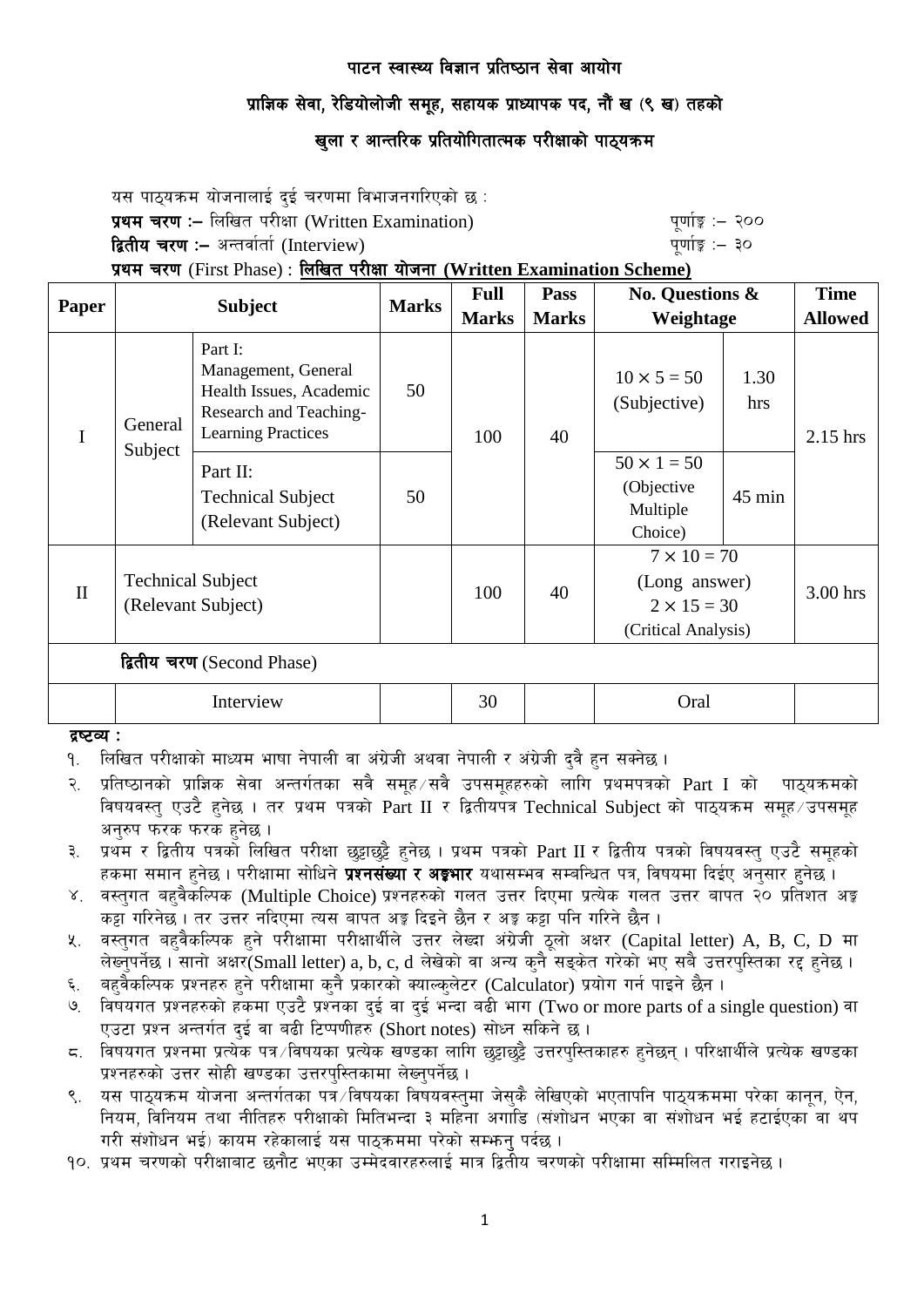# प्राज्ञिक सेवा, रेडियोलोजी समूह, सहायक प्राध्यापक पद, नौं ख (९ ख) तहको

# खुला र आन्तरिक प्रतियोगितात्मक परीक्षाको पाठ्यक्रम

### $99.$  पाठयक्रम लाग मिति : २०७८/१०/१७

# **Paper I: General Subject**

#### **Part I:**

### **(Management, General Health Issues, Academic Research and Teaching - Learning Practices) Section (A) - 25 Marks**

### 1. **Management**

- 1.1. Health care management system in Nepal and other parts of the world
- 1.2. Fundamental principles of healthcare institution and hospital management.
- 1.3. Effective hospital management principles
- 1.4. Purpose of medical and non-medical data and records
- 1.5. Ethics and responsibility of management
- 1.6. Concept of management and its application in health care including hospital
	- 1.7.1 Management: Concept, principles, functions, scope and role, level and skills of manager
	- 1.7.2 Planning: Concept, principles, nature, types, instruments and steps
	- 1.7.3 Leadership: Concept, function, leadership styles, leadership and management
	- 1.7.4 Coordination: Concept, types, techniques of effective coordination
	- 1.7.5 Communication and counselling: Concept, communication processes and barrier to effective communication, techniques for improving communication
	- 1.7.6 Decision making: Importance, types, rational process of decision making, problem solving techniques, improving decision making
	- 1.7.7 Participative management: Concept, advantage and disadvantage, techniques of participation
	- 1.7.8 Time management: Concept, essential factors and strategies for effective time management
	- 1.7.9 Conflict management: Concept, approaches to conflict, levels of conflict, causes of conflict and strategies for conflict management
	- 1.7.10 Stress management: Concept, causes and sources of stress, techniques of stress management
	- 1.7.11 Change management: Concept, sources of organizational change, resistance to change, management of resistance to change
	- 1.7.12 Appreciative inquiry: Concept, basic principle and management
	- 1.7.13 Human resource management: Concept, functions and different aspects
	- 1.7.14 Health manpower recruitment and development
	- 1.7.15 Financial management: Concept, approaches, budget formulation and implementation, Auditing and topics related to fiscal administration

## 2. **General Health Issues**

- 2.1. Present constitution of federal republic of Nepal (including health and welfare issues)
- 2.2. Organizational structure of Ministry of Health at national/federal, regional/state, district (if applicable), municipal and village council level
- 2.3. Professional council and related regulations
- 2.4. National Health Policy
- 2.5. Health Service Act and Regulation
- 2.6. Second Long term health plan
- 2.7. Health Management Information System, forms, indicators, annual reports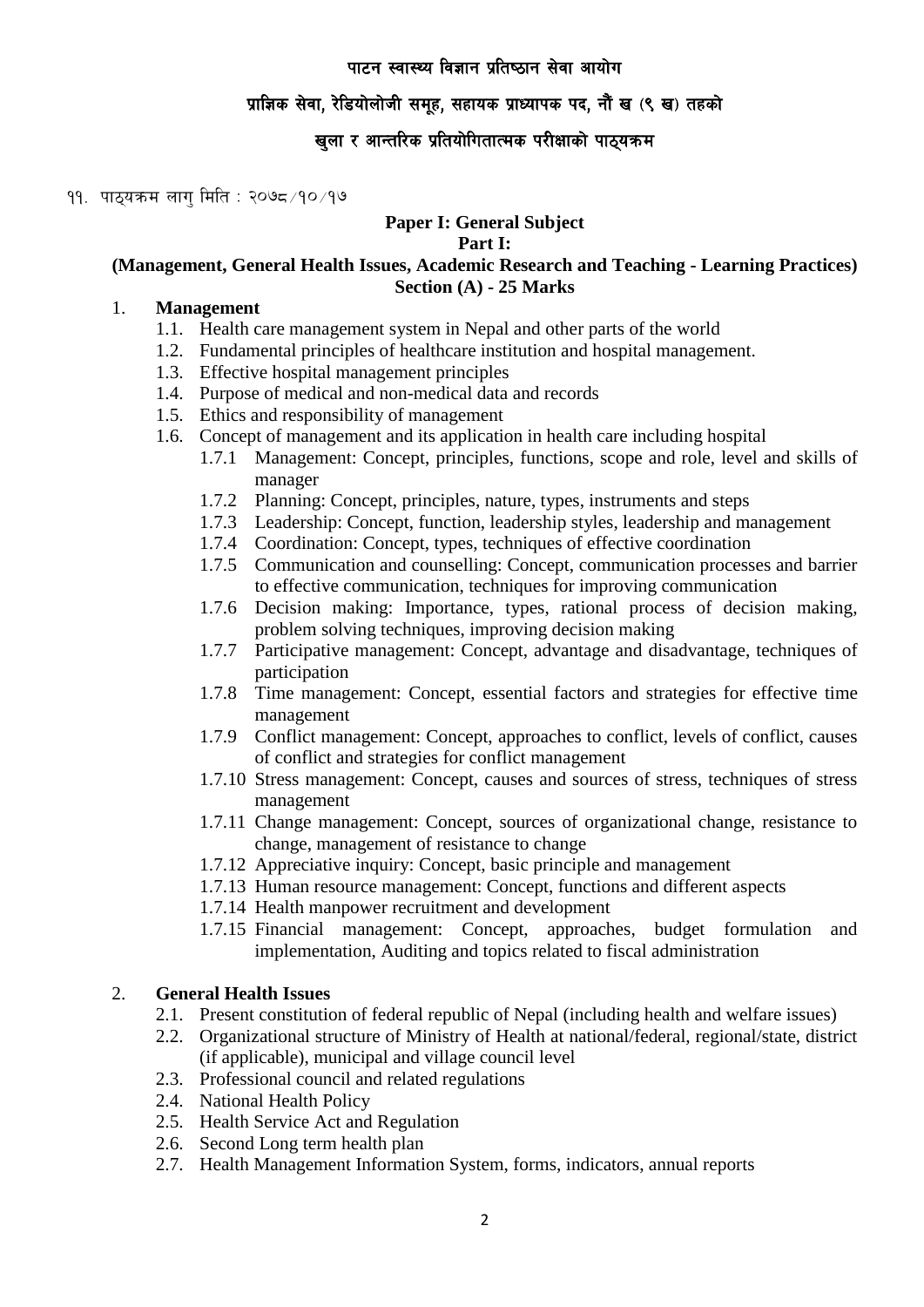# **प्राज्ञिक सेवा, रेडियोलोजी समूह, सहायक प्राध्यापक पद, नौं ख (९ ख) तहको**

# खुला र आन्तरिक प्रतियोगितात्मक परीक्षाको पाठ्यक्रम

- 2.8. Human Development Indices, Sustainable Development Goals
- 2.9. Health volunteers in the national health system, its rationale, use and effectiveness
- 2.10. Local governance and community participation in health service delivery
- 2.11. Health Insurance and financing in health care
- 2.12. Alternative health care system: Ayurveda, homeopathy, Unani, Chinese etc.
- 2.13. Indigenous and traditional faith health and health practices
- 2.14. International Health Agencies: Roles and responsibilities of WHO, UNICEF, UNFPA, Inter-agency relationships, Government-agency coordination: Joint Annual Review meeting
- 2.15. Supervision, types and its usage in health sector
- 2.16. Monitoring and evaluation system in health sector
- 2.17. National Health Training Centre
- 2.18. National and International Disaster Plan, Coordination
- 2.19. Patan Academy of Health Sciences Act, Mission, Goals, Organogram
- 2.20. Scope and function of Patan Academy of Health Sciences executive bodies (senate, executive committee, academic council, faculty board, hospital management committee, subject committee), various other committees

### **Section (B) - 25 Marks**

## 3. **Academic Research**

- 3.1 Ethics, Bio-ethics and Professionalism
- 3.2 Human dignity and Human Right
- 3.3 Benefit and Harm
- 3.4 Autonomy and Individual responsibility
- 3.5 Consent and capacity to consent
- 3.6 Privacy and confidentiality
- 3.7 Respect for humans and personal integrity
- 3.8 Non-discrimination and non-stigmatization
- 3.9 Respect for cultural diversity and pluralism
- 3.10 National Health Research Council (NHRC) and its guidelines
- 3.11 Research process: ethical research proposal development, research principles, methods and materials, conclusion/recommendation/lesson learnt, commonly used referencing styles
- 3.12 IRB/IRC forms, types, use, importance; getting IRB/IRC clearance
- 3.13 Ethics on research methodology: sample selection, sample size calculation, ensuring reliability and validity of the instruments as well as methods proposed for health research
- 3.14 Quantitative and Qualitative studies
- 3.15 Data analysis (data visualization, descriptive statistics, inferential statistics with statistical hypotheses and appropriate tools/methods for quantitative studies; theme and code generation, thematic analysis, content analysis, grounded theory for qualitative and triangulation for mixed method studies)
- 3.16 Research ethics on vulnerable and non-vulnerable population
- 3.17 Research proposal/protocol/publication:
- 3.18 Publication ethics, plagiarism including self-plagiarism
- 4. **Teaching - Learning, Assessment and Evaluation**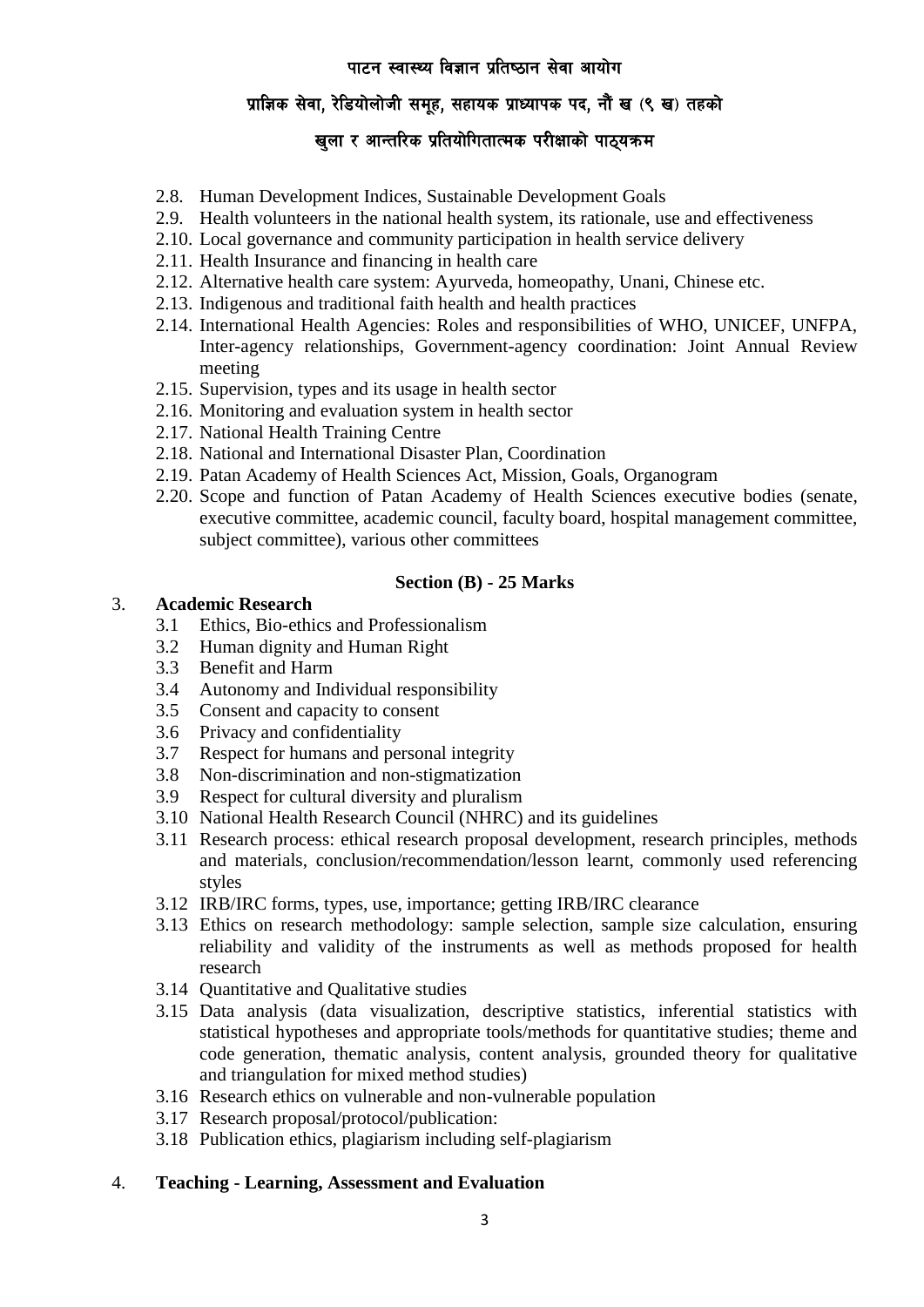# <u>प्रा</u>ज्ञिक सेवा, रेडियोलोजी समूह, सहायक प्राध्यापक पद, नौं ख (९ ख) तहको

# खुला र आन्तरिक प्रतियोगितात्मक परीक्षाको पाठ्यक्रम

- 4.1 Lancet Commission Report on Education of Health Professionals
- 4.2 Adult learning: Theories, principles, use, importance and outcomes, Adragogy vs. Pedagogy
- 4.3 Conventional teaching learning: Didactic lectures, Teacher centred approaches, use and importance
- 4.4 Surface learning, deep learning and metacognition
- 4.5 Integrated teaching: Genesis, use, importance and outcomes
- 4.6 Problem-based learning: Genesis, use, importance and outcomes
- 4.7 SPICES model its use, importance and outcomes
- 4.8 Socialization, self-directed learning, mentoring, role model
- 4.9 Community orientation/community posting, re-orientation of medical education camp, community based learning and community engaged teaching-learning methods/models, use, importance and outcomes
- 4.10 Outcome Based Education (Competency-based Medical/Health Professions Education): Genesis, use, importance and outcomes
- 4.11 Experiential learning, Reflective practice, Feedback and feed-forward, Situated learning, Co-operative learning, Communities of practice
- 4.12 Assessment of students
	- 4.12.1 Blueprinting (Table and specification) : use, importance and outcomes
	- 4.12.2 Bloom's taxonomy of cognitive, psychomotor and affective domains, use and importance
	- 4.12.3 Diagnostic, Formative, Summative and Professional exams
- 4.13 Assessment of knowledge: Selection methods like Multiple Choice Questions, Extended Matching Items and supply methods like Short Answer Question, Problem Based Question, Long Answer Question with or without model answers and marking schemes, unstructured, semi-structured and structured viva-voce examination, advantages and limitations, use and importance, outcomes and its use in quality control
- 4.14 Assessment of performance (in-vitro): Direct observation of skills in the simulated setting, lab, ward etc. with or without checklist, Objective Structured Practical Examination, Objective Structured Clinical Examination, Standardized patients, use and importance, analysis, quality assurance, outcomes and its use in quality control
- 4.15 Assessment of performance (in-vivo): Mini-Clinical Evaluation Exercise (Mini-CEX), Direct Observation of Procedural Skills (DOPS), Case-Based Discussion (CbD), OSATS/ PBA, Multi-Source feedback (360 degree evaluation) use and importance for competency based health professions education, analysis, quality assurance, outcomes and its use in quality control
- 4.16 Assessment of observable behaviours in small groups e.g. Problem Based Learning sessions, Community Based Learning and Education sessions, Clinical clerkship rotations
- 4.17 Evaluation: Difference between assessment and evaluation, theory of change and its use in health professions education, process and outcome evaluation, qualitative, quantitative and mixed methods used in evaluation of health professions education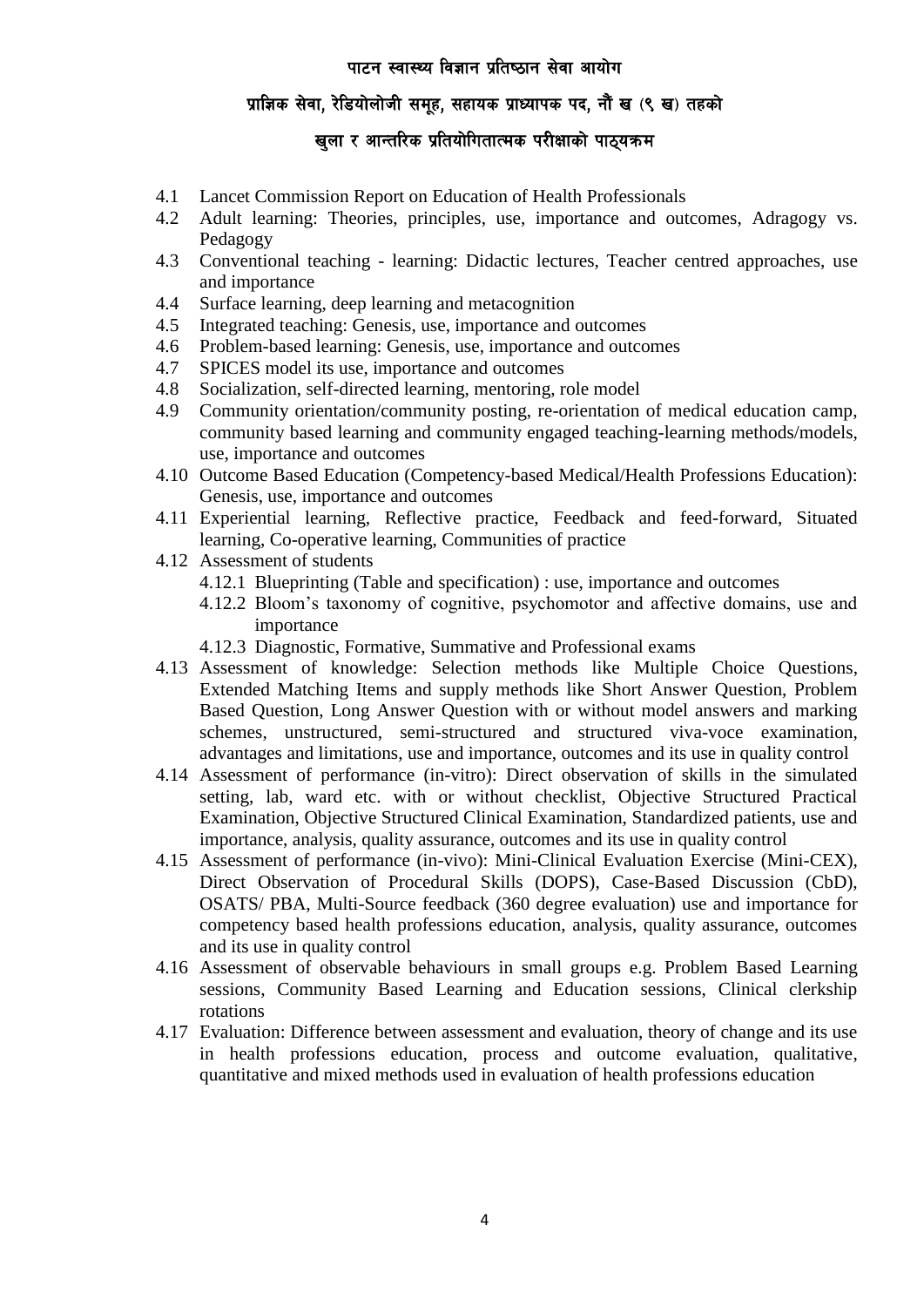## **प्राज्ञिक सेवा, रेडियोलोजी समूह, सहायक प्राध्यापक पद, नौं ख (९ ख) तहको**

# खुला र आन्तरिक प्रतियोगितात्मक परीक्षाको पाठ्यक्रम

### **Paper I Part II: Technical Subject Section (C) - 25 Marks**

## 1. **Physics in radiology**

- 1.1 Production of x-rays
- 1.2 Interaction of x-rays with metals
- 1.3 X-ray tube
- 1.4 Radiation protection
- 1.5 Basic physics and advances in fluoroscopy/ imaging intensifier
- 1.6 Basic physics and advances in CR/DR system
- 1.7 Basic physics and advances in CT
- 1.8 Basic physics and advances in MRI
- 1.9 Basic physics and advances in USG
- 1.10 Introduction to nuclear medicine

### 2. **Sectional and Imaging anatomy**

- 2.1 Cross-sectional & imaging anatomy of brain
- 2.2 Cross-sectional and imaging anatomy of chest
- 2.3 Cross-sectional and imaging anatomy of Abdomen
- 2.4 Anatomy of orbits and its bones
- 2.5 Vascular anatomy of brain/head
- 2.6 Vascular anatomy of abdominal aorta and its branches
- 2.7 Vascular anatomy of upper and lower limbs
- 2.8 Relevant Embryology

### 3. **Nervous system**

- 3.1 Craniocerebral Trauma
- 3.2 Imaging of non-traumatic SAH
- 3.3 Imaging of non-traumatic ICH
- 3.4 Imaging of stroke
- 3.5 Cerebral ischemia
- 3.6 Brain tumors and tumor like processes
- 3.7 Extra-axial Tumors
- 3.8 Imaging of sellar tumours
- 3.9 Non-neoplastic and neoplastic spinal cord pathologies

## 4. **Head & Neck**

- 4.1 Radiological imaging of diseases and conditions related to Ear, Nose, Throat
- 4.2 Radiological imaging of diseases of thyroid, salivary gland and other soft tissue neck

## 5. **Paediatric imaging**

- 5.1 Imaging of the kidneys and urinary tract in children
- 5.2 Imaging of congenital CNS malformations
- 5.3 Respiratory Distress

## 6. **Recent advances in radiology and imaging**